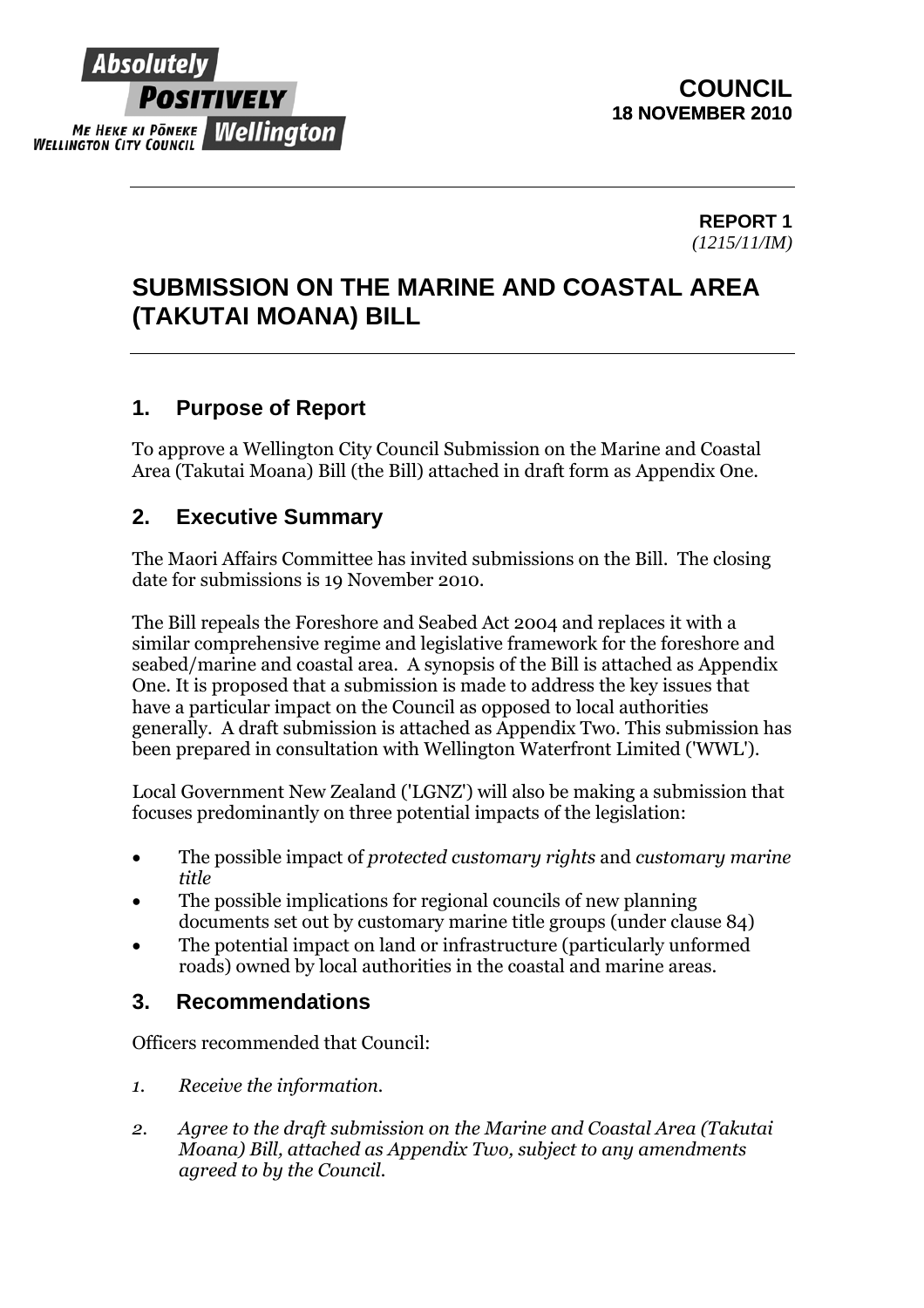- *3. Agree to delegate to the Mayor and Chief Executive the authority to make minor drafting changes and changes resulting from decisions made by Council, before forwarding the submission to the Maori Affairs Committee on 19 November 2010.*
- *4. Note that the Mayor and the Chief Executive (or his delegate) will appear before the Select Committee in support of the Council's submission.*

## **4. Background**

The Bill was introduced by the government to repeal the Foreshore and Seabed Act 2004 and, to some extent, restore the customary interests extinguished by that Act. This follows the significant opposition to the 2004 Act when it was enacted and ongoing criticism of that Act since then.

A summary of the general policy objectives of the Bill is contained in Appendix One and the full text of the Bill is available at: <http://www.legislation.govt.nz/bill/government/2010/0201/latest/versions.aspx>

## **5. Discussion**

## *5.1 General approach*

It is proposed that a submission is made to address the Council's interest in the Wellington Waterfront. It is not proposed that Council enter into the debate on wider policy issues such as the merits of having new legislation to govern the common marine and coastal area. Submissions to the Maori Affairs Committee are due on 19 November 2010.

## *5.2 Waterfront / Lambton Harbour land*

The primary issue for Wellington City Council is the potential impact on the Wellington Waterfront as it includes some areas of foreshore and seabed/marine and coastal area - principally in the Queens Wharf area (and Outer-T in particular) and the Overseas Passenger terminal.

Titles for the Wellington Waterfront area are held on trust for Council by WWL; a 100% Council Controlled Organisation. This means that the relevant titles fit the definition of '*specified freehold land'* and are, therefore, not '*common marine and coastal area'.* 

The proposed Council submission seeks specific provision to confirm that the areas of the Wellington Waterfront within the marine and coastal area (i.e. seaward side of mean high water springs):

- fit within the definition of 'specified freehold land', and therefore do not become common marine and coastal area; and
- remain subject to the Wellington Harbour Board and Wellington City Council Vesting and Empowering Act 1987 ('Empowering Act').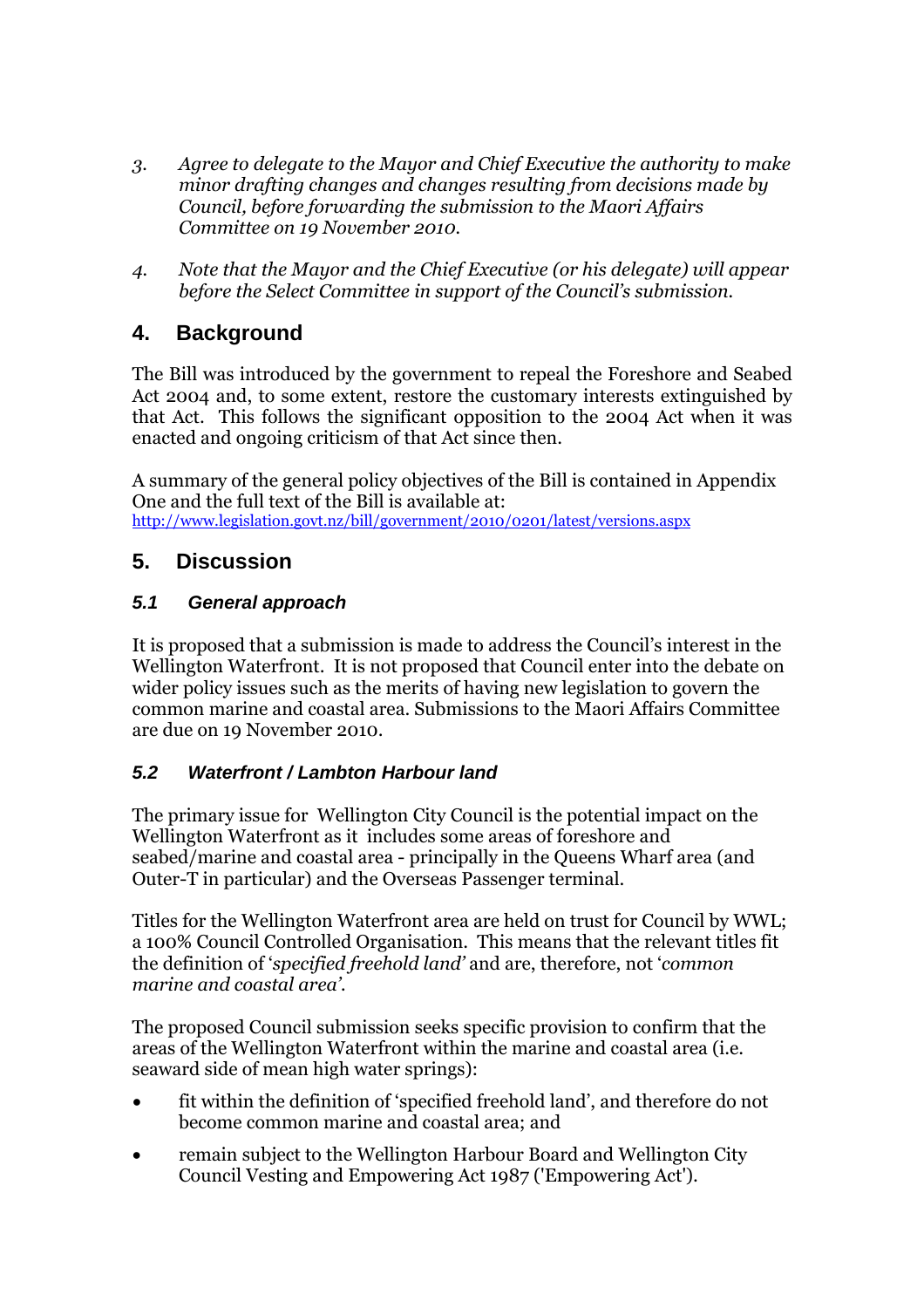For over two decades the Crown has repeatedly recognised that the Wellington Waterfront is unique in terms of its relationship with Wellington City and is deserving of a specific management regime. The purpose of this regime allows for the ongoing development of the Wellington Waterfront for the benefit of all Wellington City residents and visitors.

Under the current Waterfront Framework, revenue from leases and licences from areas within the Wellington Waterfront (including within the marine and coastal area/foreshore and seabed) are crucial for funding the development of the Wellington Waterfront project as a whole. Previous experience with the Foreshore and Seabed Act 2004 showed that legislation of this type has the potential to create uncertainty and/or create delays in the financing of waterfront development.

Wellington City Council would like the Bill to preserve the legal status quo. To achieve this, the Bill will need to be amended to specifically recognise that the Empowering Act prevails over the Bill. In addition to this, the draft submission seeks that the Bill results in greater legal certainty than Council enjoyed under the Foreshore and Seabed Act 2004.

## **6. Conclusion**

The Marine and Coastal Area Bill has been analysed to assess its impact on Council activities.

The draft submission, attached as Appendix Two, focuses on the Council's interest on the Wellington Waterfront and priority for the Bill to preserve the status quo.

Contact Officer: Brian O'Sullivan *(Senior Advisor, Policy and Planning)*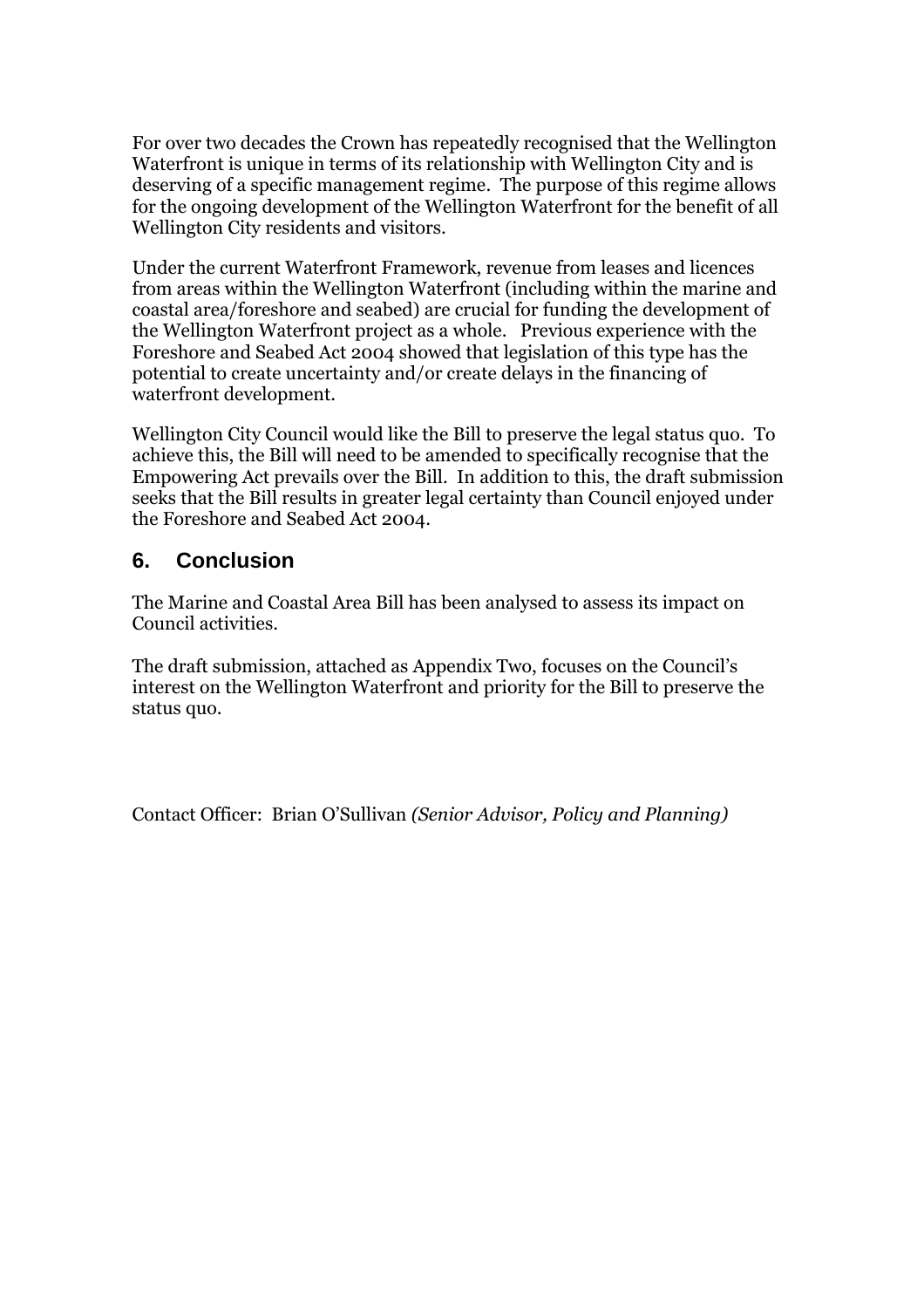## **Supporting Information**

#### **1. Strategic Fit / Strategic Outcome**

*This paper relates to legislation that, potentially, has an impact on Council operations for the Waterfront area.* 

#### **2. LTCCP/Annual Plan reference and long term financial impact**

*Not applicable* 

#### **3. Treaty of Waitangi considerations**

*The proposed Council submission focuses on the local impacts, particularly those affecting the Waterfront/Lambton Harbour area.* 

#### **4. Decision-Making**

*A decision to approve making a submission on the Bill is not considered to be significant and Council can proceed based on the information and analysis in this report.* 

#### **5. Consultation**

#### o **General Consultation**

*It is considered that, in the circumstances, consultation is not necessary for Council to give adequate consideration to community views* 

#### o **Consultation with Maori**

*The submission has been discussed with the Port Nicholson Block Settlement Trust* 

#### *6.* **Legal Implications**

*Legal advice has been obtained and the submission has been reviewed by the General Counsel.* 

## *7.* **Consistency with existing policy**

*The submission supports the current Council approach.*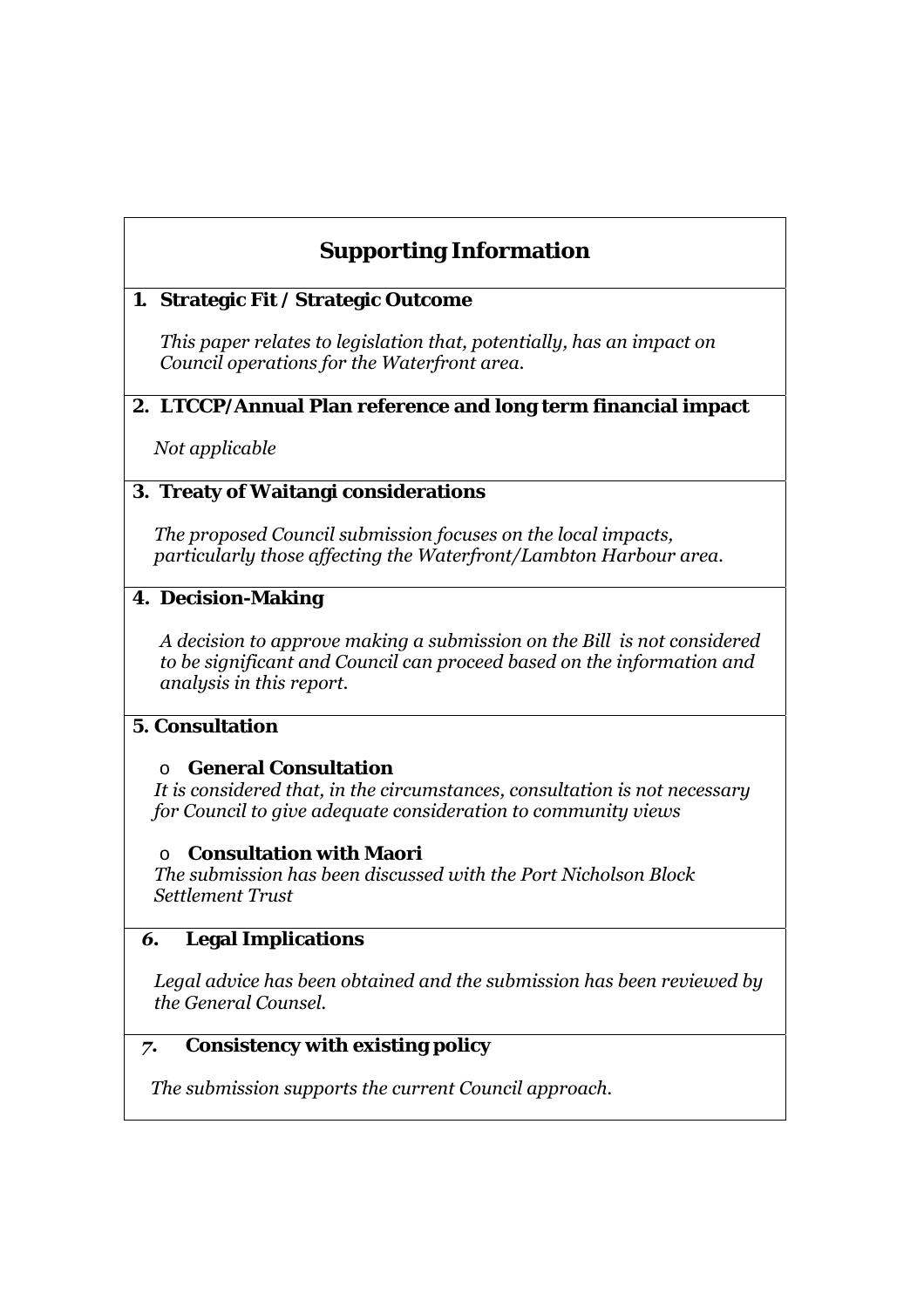# **APPENDIX ONE**

## **MARINE AND COASTAL AREA LEGISLATIVE FRAMEWORK AND SYNOPSIS**

The Marine and Coastal Area (Takutai Moana) Bill (the **Bill**) repeals the Foreshore and Seabed Act 2004 (the **2004 Act**) and restores the customary interests extinguished by that Act. It recognises, through the protection of public rights of access, navigation, and fishing, the importance of the common marine and coastal area for its intrinsic worth for the benefit, use, and enjoyment of all New Zealanders. The Bill recognises the *mana tuku iho* of *iwi*  and *hapū*, as *tangata whenua*, over the foreshore and seabed of New Zealand, and it contributes to the continuing exercise of that *mana* by giving legal recognition, protection, and expression to the customary interests of Māori in the area.

The proposals in the Bill follow the significant opposition to the 2004 Act when it was enacted, and ongoing criticism of that Act since that time. As a result, the Government agreed to review the 2004 Act. An independent review of the 2004 Act was completed in June 2009. The review panel, after consulting with the public, recommended repealing the 2004 Act and engaging with Māori and the public on their respective rights and interests in the foreshore and seabed. Subsequently, the Government carried out public consultation and stakeholder engagement on the 2004 Act and its preferred option for a replacement regime that would equitably balance all interests in the foreshore and seabed. The proposals in the Bill reflect the outcome of the independent review and the subsequent consultation process and aim to establish a workable and durable framework.

#### *New model for the foreshore and seabed: the common marine and coastal area*

The foreshore and seabed is the area from the high-water mark at mean highwater spring tides extending seawards for 12 nautical miles (the territorial sea). This area includes the subsoil and the waterspace and airspace above this area (but not the air or water itself).

Under the 2004 Act, the public foreshore and seabed (excepting private titles) was vested in the Crown as a way to provide certainty and clarity about rights and responsibilities in the area. The Crown ownership model, however, also had the effect of extinguishing any uninvestigated Māori customary title (a common law concept that allows for the continuation of indigenous systems of law and rights) to the foreshore and seabed. The model had a discriminatory effect on Māori customary interests as compared with other interests in the foreshore and seabed.

The Bill recognises that an ownership model is not the only way to protect the range of interests exercised in the area. It removes Crown ownership of the public foreshore and seabed by repealing the 2004 Act, stating that this area (known as the common marine and coastal area) is not owned, and cannot be owned, by any person. The Bill replaces Crown ownership with a model that recognises that the common marine and coastal area is an area in which all New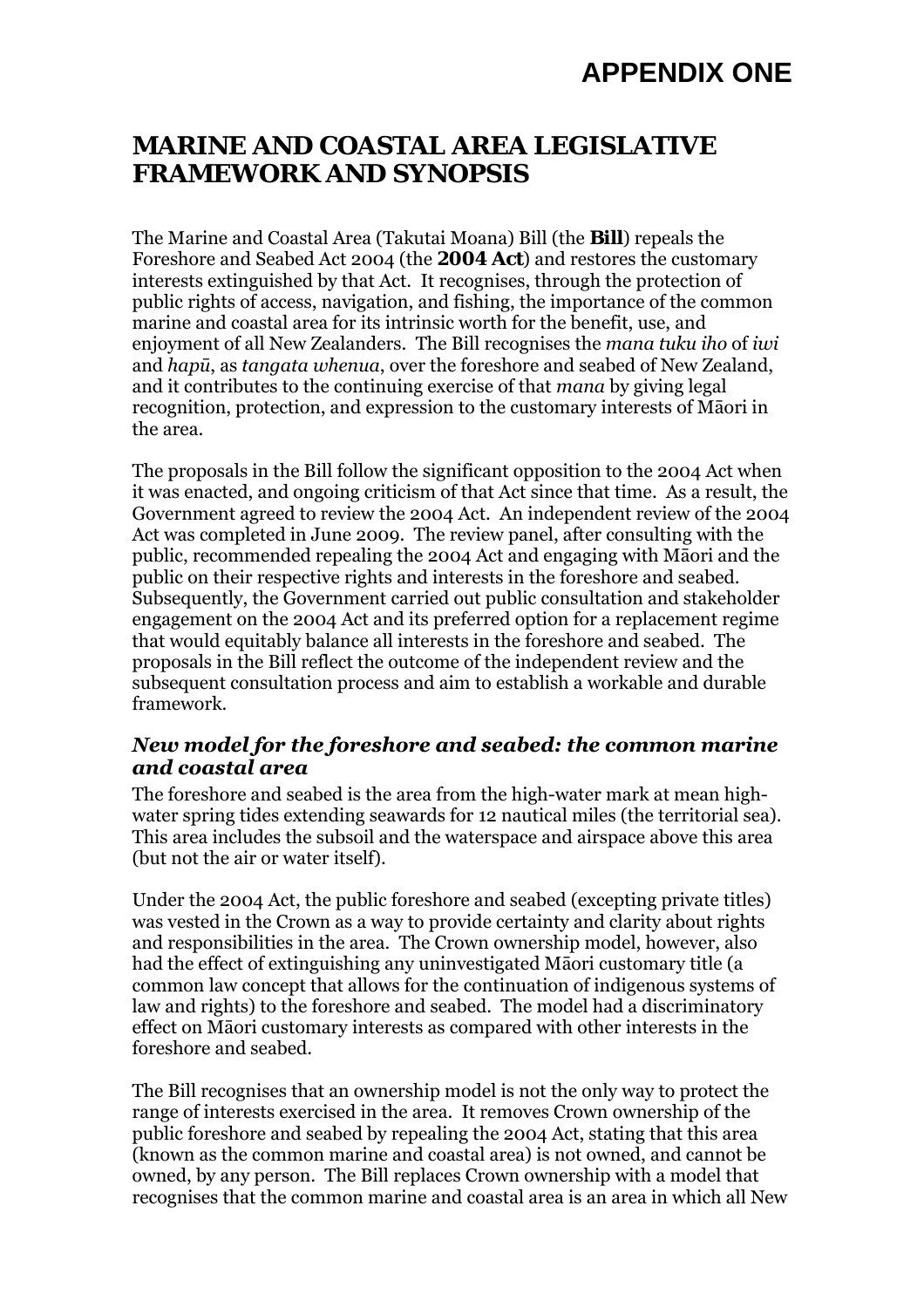Zealanders have interests, aside from the small portion that is already privately owned.

## *Protection of the interests of all New Zealanders*

New Zealanders have a broad range of recreational, commercial, conservation, and customary interests in the common marine and coastal area. The Bill protects these interests by providing more certainty about roles and responsibilities.

## **Access, fishing, and navigation**

The Bill explicitly continues rights of public access in, on, over, and across the common marine and coastal area. It also provides that nothing in the Bill affects existing commercial, recreational, and customary fishing rights and it preserves rights of navigation in the area. These rights of public access, fishing, and navigation are subject only to restrictions authorised by legislation.

### **Management of the common marine and coastal area**

The Bill states that the Minister of Conservation is responsible for managing the common marine and coastal area. This role does not override the roles and responsibilities of other Ministers, local authorities, or other people who are specified in the Bill or other legislation.

## **Local authorities**

The Bill provides that any part of the marine and coastal area owned by a local authority will form part of the common marine and coastal area, divesting local authorities of those areas. The Bill provides that local authorities can apply to the Minister of Conservation for compensation for these divested areas and sets out the criteria that are applicable to these applications.

## **Existing interests**

The Bill states that resource consents in the common marine and coastal area that were in existence immediately before the commencement of the Bill are not limited or affected by the Bill. Existing leases, licences, and permits will run their course until expiry. Coastal permits will be available for the recognition of these interests after expiry.

The Crown retains ownership of petroleum, gold, silver, and uranium.

## **Structures**

The Bill provides that, while there is no owner of the common marine and coastal area, existing ownership of structures and roads in the area will continue. New structures can be privately owned. Structures that have been abandoned will vest in the Crown so that it can ensure that health and safety laws are complied with.

## **Reclaimed land**

To encourage development, the Bill provides that land reclaimed from the common marine and coastal area will vest in the Crown and the reclaimer of the land can apply to the responsible Minister for a fee simple title or other interest in the land (for example, a leasehold or coastal permit). Anyone who plans to sell a fee simple title in reclaimed land will be required, first, to offer it to the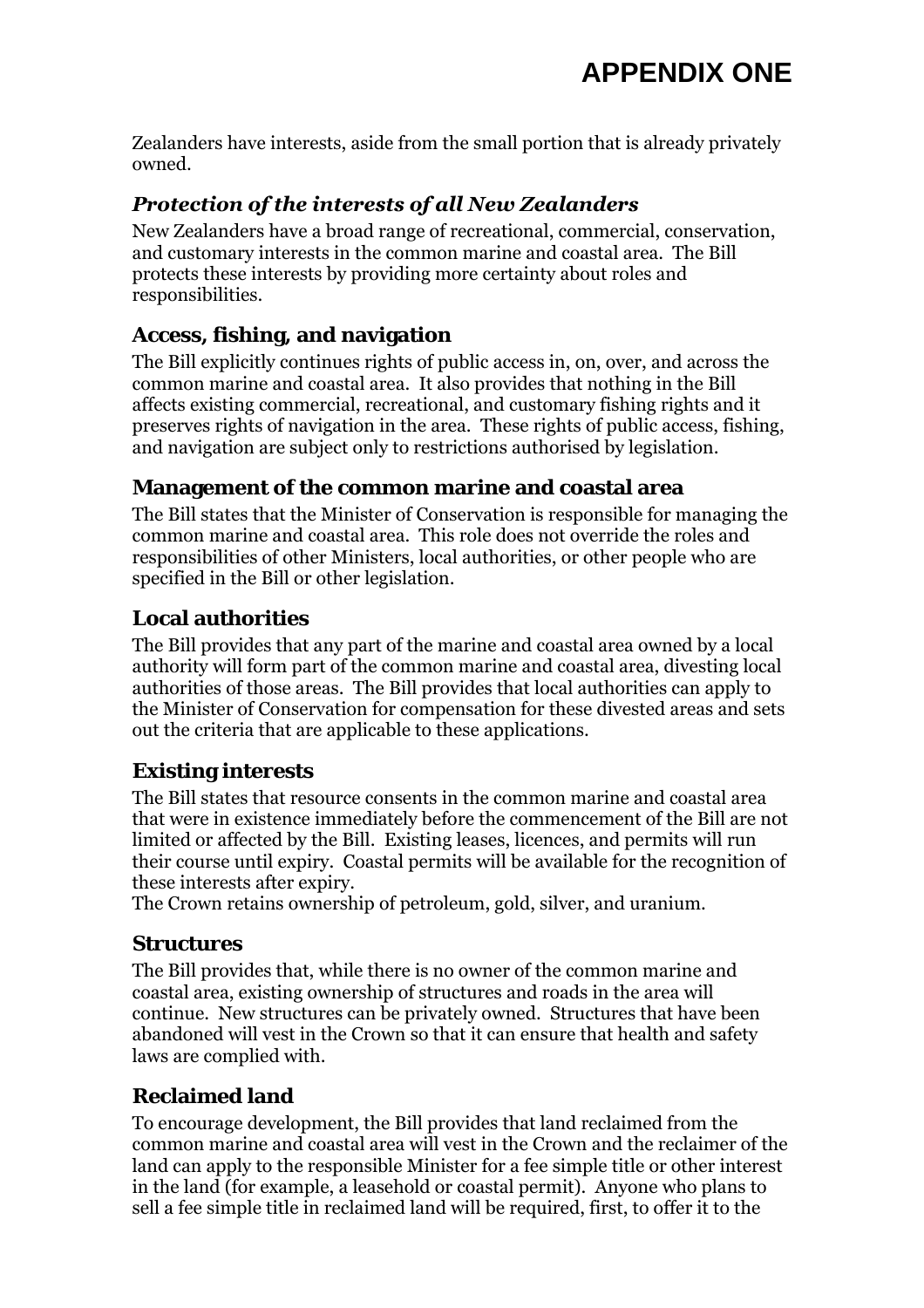Crown. If the Crown decides not to acquire the reclaimed land, the seller will then be required to offer it to any iwi and hapū that exercise customary authority in the area. Once these rights of refusal have been exhausted, the owner of the reclamation will be able to sell it to any third party. Current applicants for an interest in a reclamation can choose whether the regime under the Resource Management Act 1991 or the Bill will apply to them. The Bill also simplifies the legislation applying to reclamations in the common marine and coastal area.

### *Recognition of Māori customary interests in the common marine and coastal area*

The Bill recognises the traditional importance of the common marine and coastal area to Māori by restoring customary interests that were extinguished by the 2004 Act, and providing for the legal recognition, protection, and expression of customary interests in 3 ways.

## **Mana tuku iho**

First, the mana tuku iho of iwi and hapū is explicitly recognised in the Bill. This provision was developed in response to submissions during the consultation processes for a clear and simple recognition of tupuna (ancestral) connection to the foreshore and seabed. The mana tuku iho provision is an acknowledgement of the mana-based relationship of iwi and hapū to the marine and coastal area in their rohe. The Bill allows iwi and hapū to take part in the statutory conservation processes within their relevant common marine and coastal area. These processes include the establishment of marine reserves and conservation areas and the management of stranded marine mammals.

## **Protected customary rights**

Secondly, the Bill sets out a process by which customary rights (such as launching waka and gathering hāngi stones) that were exercised in 1840 and continue to be exercised today in accordance with tikanga can be given legal effect, and the future exercise of such rights can be protected. Like many other activities in the common marine and coastal area, these customary rights are not exclusionary and do not stop others from legitimately carrying out activities.

#### **Customary marine title**

Finally, the Bill provides for the right to seek customary marine title to a specific part of the common marine and coastal area if an area has been used and occupied by a group according to tikanga and to the exclusion of others without substantial interruption from 1840 to the present day. Customary marine title recognises the longstanding and continuing connection between a group and a specific part of the common marine and coastal area. The Bill provides for the legal recognition, protection, and expression of this ongoing connection between a group and a place. A customary marine title also provides an interest in land, but that land cannot be sold or otherwise disposed of. A customary marine title group can derive commercial benefit from customary marine title, and may transfer or delegate its rights in accordance with tikanga. A customary marine title will have the following associated rights in respect of the title area, subject to certain exclusions: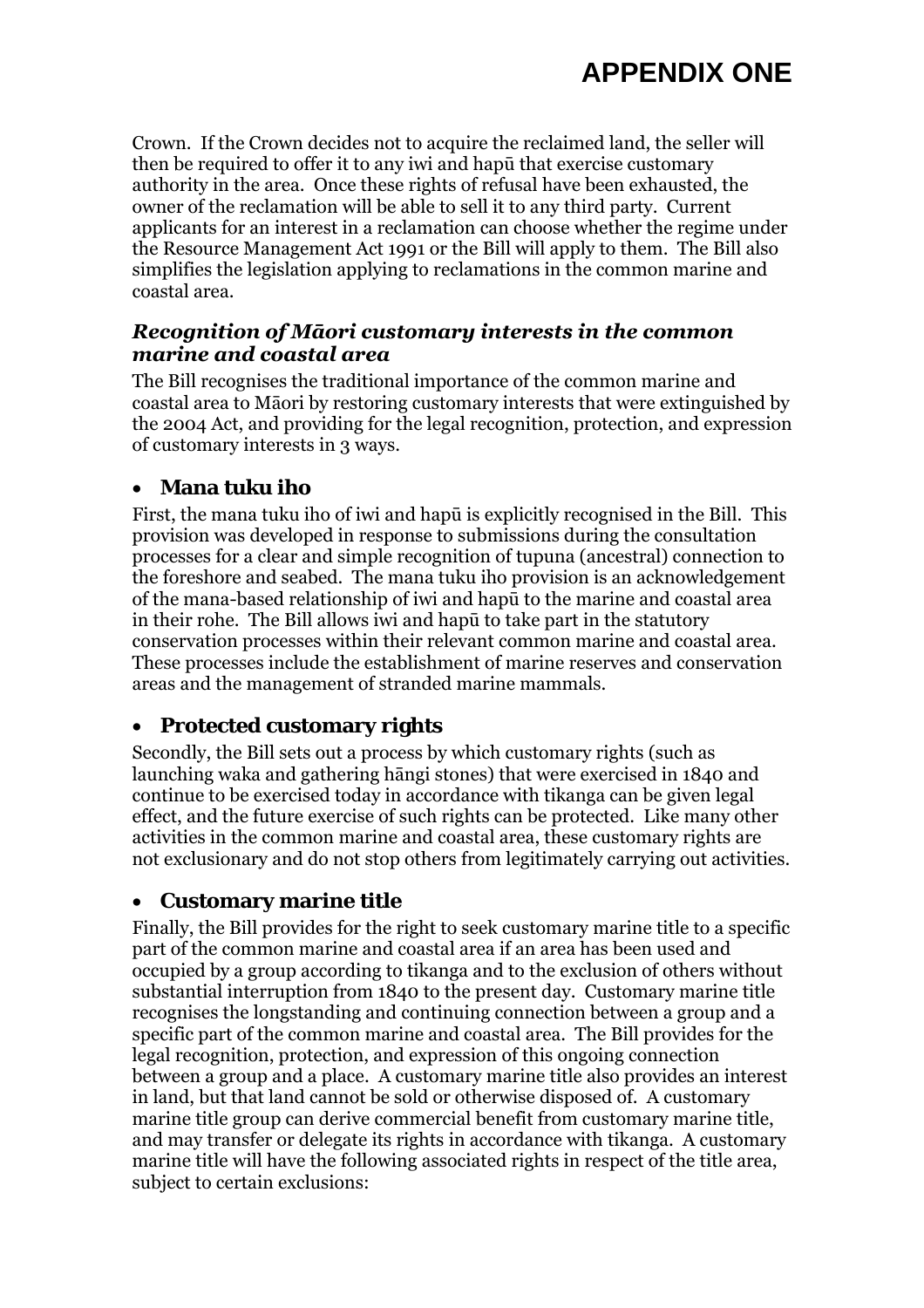- the right to give or withhold permission for applications under the Resource Management Act 1991:
- the right to give or withhold permission for specified conservation activities:
- the right to participate in certain conservation decisions:
- the protection of wāhi tapu or wāhi tapu areas within the title area:
- the presumption of ownership of newly formed taonga tūturu:
- the ownership of minerals (other than petroleum, gold, silver, and uranium):
- the right to create a planning document for the customary marine title area that imposes obligations on local authorities.

Public access is guaranteed to areas in customary marine title except where wāhi tapu and wāhi tapu areas, such as burial caves, require protection and to which access can be restricted.

The Bill provides that protected customary rights and customary marine title can be recognised in 2 ways—by application to the High Court or by agreement with the Crown given effect through Order in Council. The tests for recognition of customary marine title are the same whether title is sought through the courts or through direct negotiation with the Crown.

The Bill also requires a marine and coastal area register to be set up to record all orders made by the High Court and agreements with the Crown granting protected customary rights and customary marine titles.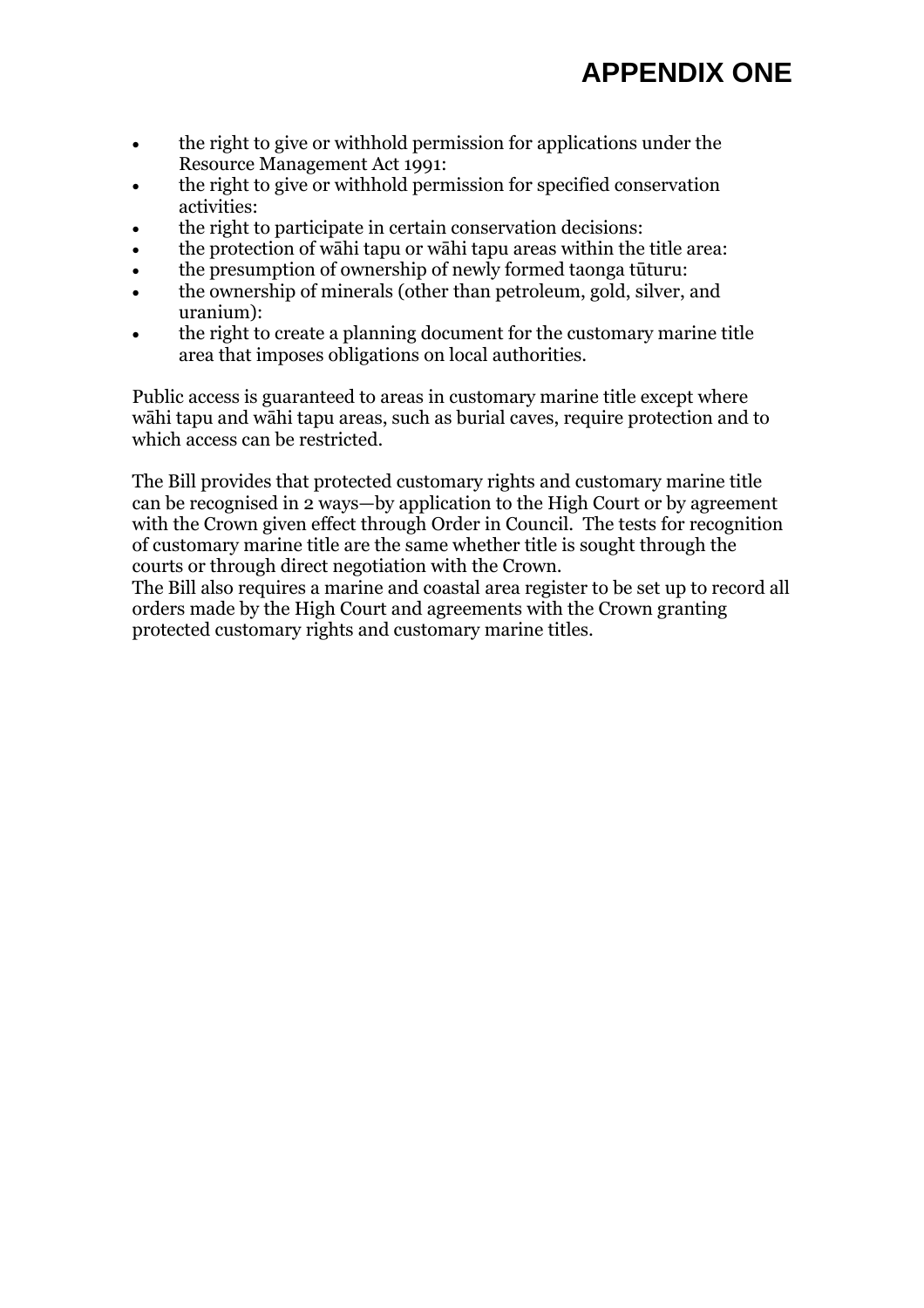# **APPENDIX TWO**

# **DRAFT SUBMISSION**

### **SUBMISSION ON THE MARINE AND COASTAL AREA BILL**

#### **FROM: WELLINGTON CITY COUNCIL**

19 November 2010

#### **INTRODUCTION**

Wellington City Council welcomes the opportunity to make a submission on the Marine and Coastal Area (Takutai Moana) Bill. Local Government New Zealand ('LGNZ') has made a submission on behalf of all local authorities. The LGNZ submission deals predominantly with potential implications of the Bill on processes under the Resource Management Act 1991. Council generally supports LGNZ's submission and the overall theme of that submission which seeks clarification on elements of the proposed new legislation.

The Council's submission focuses on an issue of particular relevance to Wellington City; specifically the preservation of Council's existing rights and interests in the foreshore and seabed/marine and coastal areas held by Wellington Waterfront Limited ('WWL').

#### **WELLINGTON WATERFRONT**

The Council has a unique interest in the area known as the Wellington Waterfront, which includes areas of foreshore and seabed. The legal framework for managing and making the most of the Wellington Waterfront, as a whole, is of utmost importance to Council.

The titles within the Wellington Waterfront are held by WWL on trust for the Council. WWL is a 100% council-controlled organisation. The Wellington Waterfront titles include areas of foreshore and seabed.

Under the Foreshore and Seabed Act 2004, WWL held titles within the marine and coastal area are subject to a 'specified freehold interest' and, as a consequence, continue to be held on Council's behalf by WWL.

The benefit of the Council (through WWL) retaining these titles alongside the other 'land based titles' has been repeatedly recognised by the Crown, starting with the Wellington Harbour Board and Wellington City Council Vesting and Empowering Act 1987 (**1987 Empowering Act**). This local Act established the 'Lambton Harbour Development Area' (now known as the Wellington Waterfront) and enabled the comprehensive development of the Wellington Waterfront.

In Council's view the policy considerations which led to the establishment of the current regime for the Wellington Waterfront remain just as strong today, and its continuing existence is key to the success of the Wellington Waterfront and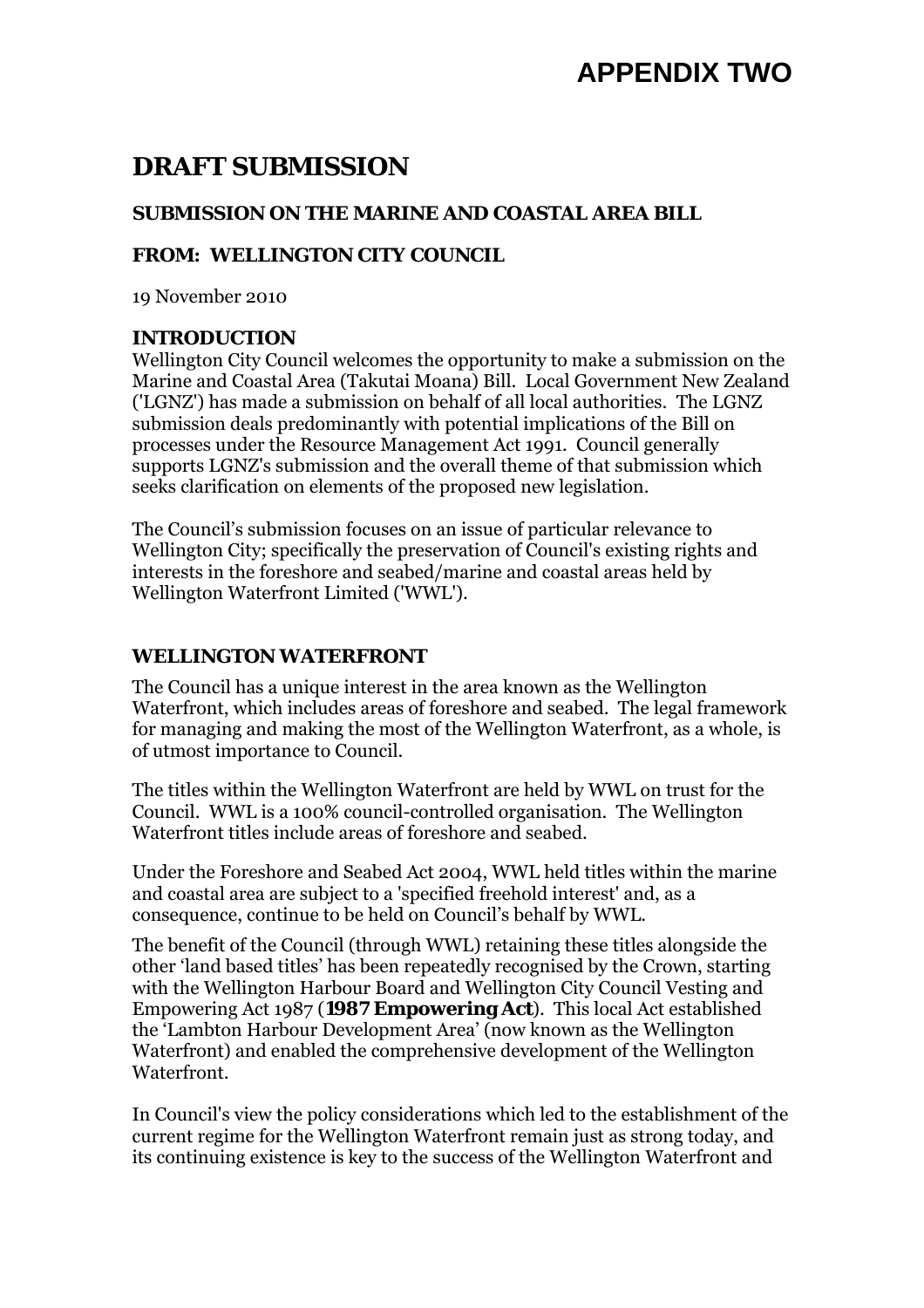Council's ability to progress the Waterfront Framework (the Council's policy document and vision for the Wellington Waterfront<sup>[1](#page-9-0)</sup>).

At the very least Council seeks that the Bill preserves the legal status quo. To achieve this, the Bill will need to be amended so it specifically recognises that the Empowering Act prevails over the Bill. In addition to this, the Council seeks that the Bill results in greater legal certainty/clarity for the Waterfront land than under the Foreshore and Seabed Act 2004.

#### **RELIEF SOUGHT**:

 $\overline{a}$ 

Council's key objective is to ensure that the existing rights and interests associated with the marine and coastal area/foreshore and seabed held by WWL are preserved by the Bill. This means ensuring that:

- a. the marine and coastal area/foreshore and seabed areas held by WWL fit within the definition of 'specified freehold land', and therefore do not become common marine and coastal area.
- *Relief sought: Council seeks that the Bill's current drafting of 'specified freehold land' and associated definition of local authority does not change.*
- b. the Bill is clear that, in the event of any inconsistency, the 1987 Empowering Act will prevail. This is to make sure that the existing and well understood basis upon which the WWL land is managed can continue.
- *Relief sought: Council seeks an amendment to the Bill so that it includes a provision equivalent to section 102(3) of the Foreshore and Seabed Act 2004.*

In respect of (b), the most effective outcome for Wellington City Council would be for the Bill to remove any doubt about the status of the WWL land. This rationale was supported during the preparation of the Foreshore and Seabed Act 2004 by the specific inclusion of section 102(3) as follows:

## *102: Relationship between local Acts and this Act*

- *(1) To avoid doubt, if a provision of a local Act is inconsistent with a provision of this Act, the provision of this Act prevails.*
- *(2) To avoid doubt, subsection (1) prevails over the provisions of any local Act that permits land reclaimed from the sea by accretion by the action of the sea to be vested in any person or body.*
- *(3) Neither subsection (1) nor section 17(4) to (9) applies to the Wellington Harbour Board and Wellington City Council Vesting and Empowering Act 1987.*

Finally, the Council seeks that the Bill is used as an opportunity to provide greater certainty than the current position and the Council would welcome the opportunity to work with officials in this regard.

<span id="page-9-0"></span><sup>&</sup>lt;sup>1</sup> <http://www.wellington.govt.nz/plans/policies/waterfront/pdfs/framework.pdf>